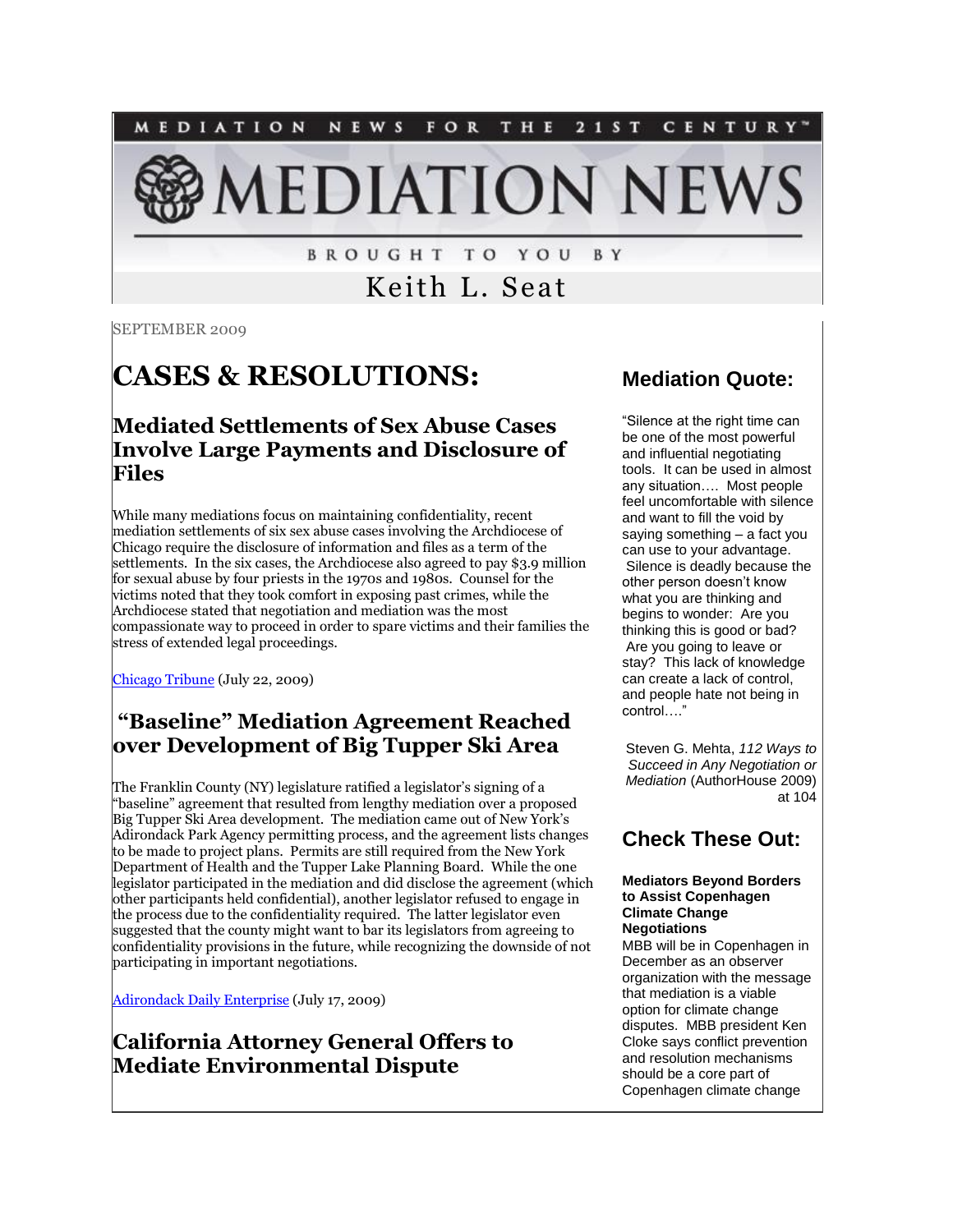Litigation brought by three environmental groups against Chevron over an upgrade of its refinery in Richmond, California resulted in an order to stop work, which led to layoffs of 1,000 construction workers. State Attorney General Jerry Brown offered to mediate and suggested the issues could be resolved quickly. The Richmond City Council unanimously passed a supporting resolution and the environmental groups stated they are willing to participate. Chevron is not interested, as private mediation is still under way making other mediation proposals premature, according to a spokesperson.

[CBS5](http://cbs5.com/local/richmond.chevron.refinery.2.1097400.html) (July 22, 2009)

### **Parties in Dispute Have Difficulty Agreeing to Voluntary Mediation**

The Maricopa County (AZ) Attorney, the Sheriff, the County Treasurer and the Board of Supervisors have been embroiled in six lawsuits against each other in the past year, costing more than \$1.1 million in attorneys' fees. In the apparent absence of court ordered mediation, the parties have proposed voluntary mediation and agreed to mediation at various times, and even proposed specific mediators. However, no mediation has occurred, for which the parties blame each other.

[Arizona Republic](http://tinyurl.com/m3mwhl) (July 21, 2009)

#### **Mediation of Staff Concerns with College President to Be Webcast**

The president of Florida Keys Community College has brought in a professional mediator to address staff concerns in several days of mediation sessions, culminating in a public session which will be webcast. Concerns range from complaints of staff intimidation and retaliation by the president to over-reporting the number of students for purposes of state funding.

[KeysNet](http://www.keysnet.com/news/story/135070.html) (August 29, 2009)

### **U.K. Court Requires Mediator to Testify with Consent of Parties**

Six years after mediation resulted in a settlement, the parties sought testimony from the mediator about whether the settlement had been achieved through economic duress. The mediator objected, but the U.K.'s Technology and Construction Court ruled that the mediator must testify i[n Farm Assist](http://www.mediatewithcornes.co.uk/Farm%20Assist%202.doc)  [Limited v. Secretary of State for Environment, Food and Rural Affairs \(No. 2\),](http://www.mediatewithcornes.co.uk/Farm%20Assist%202.doc) [2009] EWHC 1102 (TCC). The court concluded that mediation confidentiality can be waived by the court in the interests of justice. The court analyzed various possible privileges and concluded that even if there is a mediation privilege, it may be waived by the parties without the consent of the mediator. The court sidestepped the mediation agreement, which provided that the mediator could not be called as a witness in any litigation relating to the dispute, reasoning that the issue of economic duress was distinct from the underlying dispute.

[Farm Assist Limited v. Secretary of State for Environment, Food and Rural](http://www.mediatewithcornes.co.uk/Farm%20Assist%202.doc)  [Affairs \(No. 2\),](http://www.mediatewithcornes.co.uk/Farm%20Assist%202.doc) [2009] EWHC 1102 (TCC)[; Mondaq](http://web2.westlaw.com/find/default.wl?rs=WLW9.06&ifm=NotSet&fn=_top&sv=Split&findjuris=00001&cite=2009+WLNR+12997679&vr=2.0&rp=%2ffind%2fdefault.wl&mt=208) (July 8, 2009)

negotiations and international implementation efforts,

[The Copenhagen Climate](http://mbbinfo.org/wp1-mediators-beyond-borders/?p=435#more-435)  [Change Conference; UN](http://mbbinfo.org/wp1-mediators-beyond-borders/?p=435#more-435)  Climate Change Conference, December 7-18, 2009

#### **Mediators Support President's "Beer Summit"**

Various mediation organizations and mediators spoke out in favor of mediation of the conflict between Professor Henry Gates and Sergeant James Crowley; some supported President Obama's specific efforts to bring the men together in an effort to improve their communication and understanding of each other. However, while food or beverages can benefit a mediation, beer was questioned as a general purpose mediation tool.

[Newsplex.com](http://www.charlottesvillenewsplex.tv/news/headlines/52099717.html) (July 30, 2009); [Forbes.com](http://tinyurl.com/loyu5s) (July 30, 2009); [Wall Street Journal Law Blog](http://tinyurl.com/mpz68e) (July 24, 2009); [Boston.com](http://tinyurl.com/lootjg) (July 24, 2009); [Settle It Now](http://tinyurl.com/mx6exr)  [Blog](http://tinyurl.com/mx6exr) (July 24, 2009)

#### **Marriage License Fees Increasing to Fund More Family Court Mediation**

The Solano County (CA) Board of Supervisors is holding a public hearing on whether to increase the cost of marriage licenses to provide more funding for family court mediation services. The court plans to establish a permanent mediation center with the funds. Six other California counties already charge the additional fees, while another six counties are seeking to add the fees.

[The Reporter](http://www.thereporter.com/news/ci_12870335) (July 19, 2009)

**Other Cases &**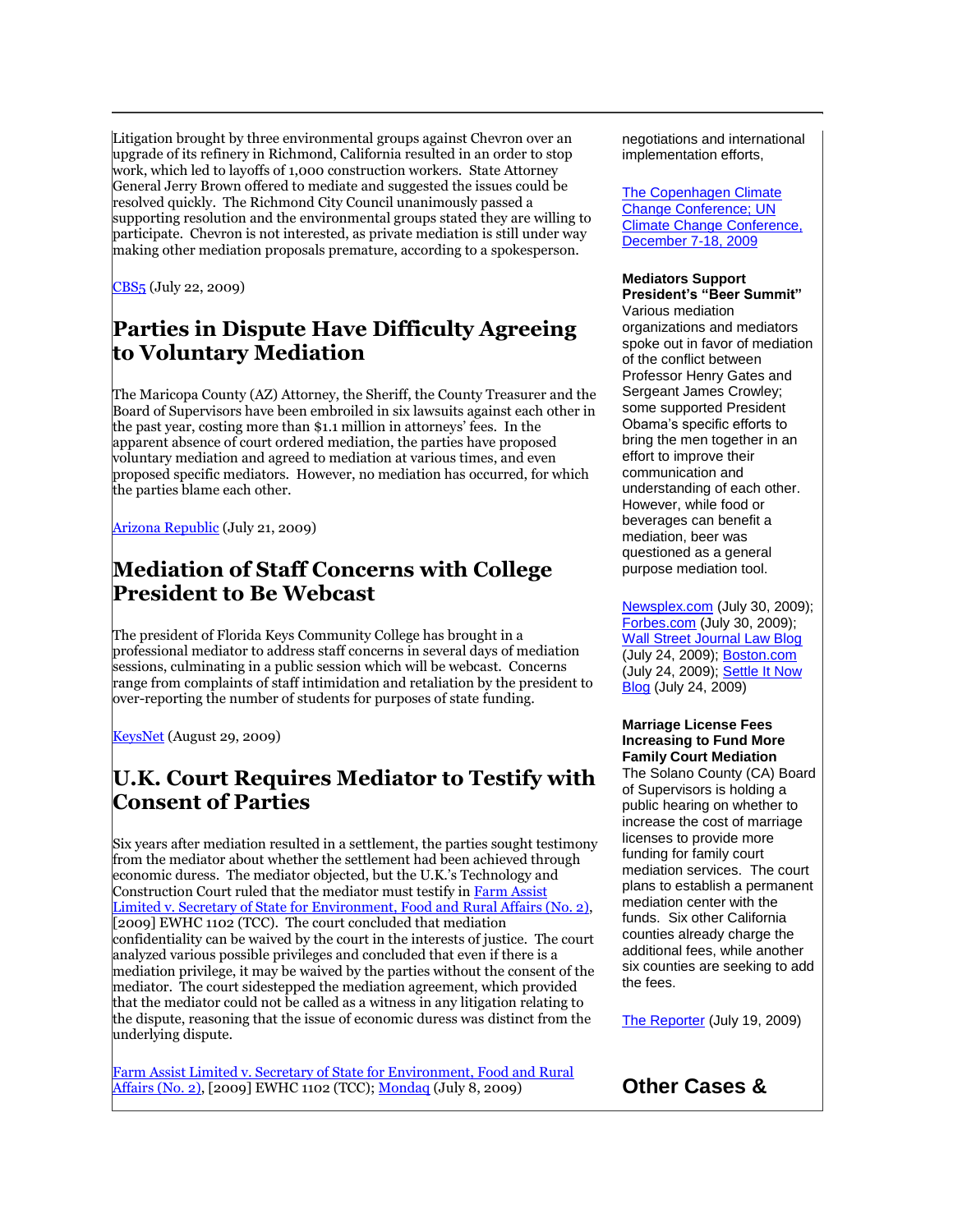(Subscription Required)

#### **U.K. Court Imposes Mediation Costs when Party Refuses to Participate**

In the absence of prior agreement by the parties on how mediation costs were to be handled, U.K.'s Technology and Construction Court concluded that a party who refused to appear at a mandatory mediation should bear the costs from late cancellation. The court found insufficient the party's explanation about the futility of mediation in the absence of another entity.

[Commercial Litigation Wire](http://www.dac.co.uk/documents/resources/newsletters/Recovering_costs_of_mediation) (July 2009)

# **NEWS & INITIATIVES:**

#### **West Virginia Grievance Board Adds Mediation to Streamline Process**

The West Virginia Public Employees Grievance Board was created two years ago by the state legislature to improve a slow and expensive system. The new Board reduced the existing four-step system to only three steps, but added mediation as the second step prior to an administrative law judge hearing. A mediator from the Board or a private mediator chosen by the worker is used for the sessions. Although some 2,500 grievances are filed each year, the Board has eliminated the backlog through the mediation process, which resolves about thirty percent of the cases that get to that step.

[Daily Mail](http://www.dailymail.com/News/statenews/200907280850) (July 29, 2009)

# **Farm Mediation Spikes in Minnesota**

A University of Minnesota study shows that mediation over farm debt has dramatically increased in the last year, with a jump from 133 open cases in July 2008 to 488 cases in July 2009. In total, 2,000 mediation matters were opened in 2008, with negotiation of over \$150 million in debt, and 2009 has seen significant increases. Creditors with secured debts over \$5,000 against agricultural property in Minnesota are required to offer mediation prior to judgment collection, repossession or foreclosure. Farmers choosing mediation have 90 days to work with lenders to renegotiate their debts.

[Business Journal](http://www.bizjournals.com/twincities/stories/2009/08/17/daily53.html) (August 21, 2009); [Hutchinson Leader](http://www.hutchinsonleader.com/farm-mediation-still-available-option-108) (August 15, 2009)

#### **Update on Home Foreclosure Mediation Efforts**

 Implementing legislation that went into effect July 1, the **Nevada** Supreme Court has appointed 97 mediators in the state's new home foreclosure mediation program, and expects to increase the number to about 400 mediators over the next year. The current group included 37 Supreme Court settlement judges, along with other retired judges, attorneys and existing mediators. Mediation sessions

#### **Resolutions:**

**Federal Bankruptcy Judge Requires Mediation in Lehman Derivatives Dispute,**  [Law360](http://bankruptcy.law360.com/registrations/user_registration?article_id=118654&concurrency_check=false) (August 26, 2009)

**SemGroup's Secured Lenders Holding Billions in Liens Seek Mediation with Bankrupt Energy Company,**  [Tulsa World](http://tinyurl.com/nu4xzs) (August 27, 2009)

**Woman Struck by Tractor-Trailer Settles in Mediation for \$5.4 Million,** [Daily Report](http://tinyurl.com/ktadc9) (August 3, 2009)

**Public Dispute Between Insurance Company and Hospital Headed to Mediation at Request of New Jersey Governor,** [NJ.com](http://tinyurl.com/kj2er9) (August 21, 2009)

**Indiana State Medical Association Seeks Mediation with WellPoint over Alleged Systematic Underpayments,**  [IndyStar](http://tinyurl.com/lqeum4) (July 17, 2009)

**Philadelphia Newspapers and Creditors Return to Mediation over Interim Financing,** [Philadelphia](http://tinyurl.com/ks2pgx)  [Inquirer](http://tinyurl.com/ks2pgx) (August 25, 2009)

**United Airlines, Pilots and Machinists Seek Mediation Assistance from U.S. National Mediation Board,**  [ATW Online](http://atwonline.com/news/other.html?issueDate=8%2F4%2F2009) (August 4, 2009)

**Vermont Judge Pushes Mediation to Resolve Difficult, Old Cases on Docket,** [Burlington Free Press](http://tinyurl.com/kr2gl5) (August 6, 2009)

**Mediation Ordered in ACLU Litigation Against School System for Denying Peace Group Same Access to Students as Military Recruiters,** [Journal Patriot](http://www.journalpatriot.com/fullstory.asp?id=1574)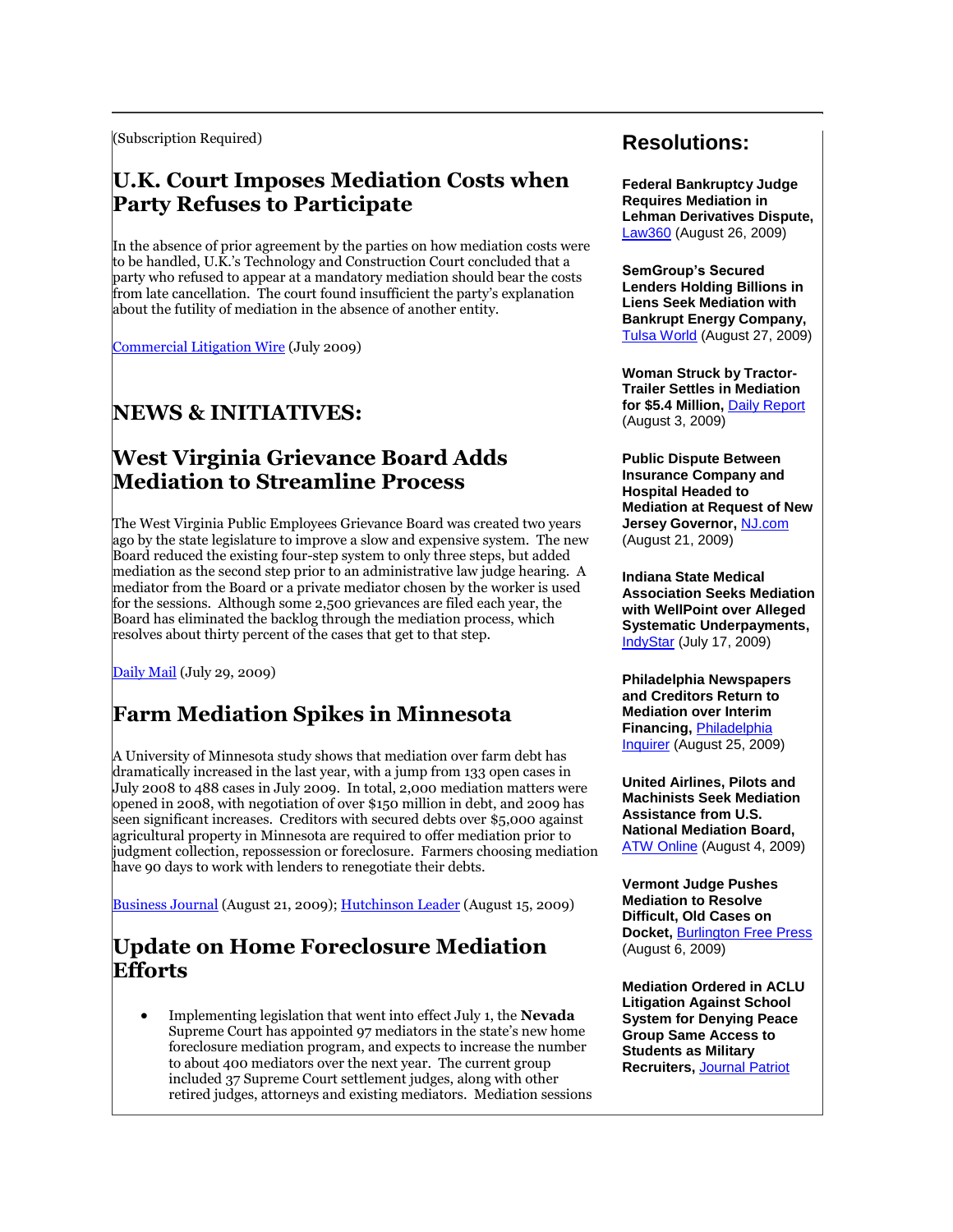are expected to last between one and six hours, with mediators paid a flat rate of \$400 split between the parties. The first mediations are scheduled for mid-September.

[Las Vegas Sun](http://tinyurl.com/nsf4u7) (August 28, 2009)[; News 3](http://www.kvbc.com/Global/story.asp?S=10787670) (July 24, 2009)

 **Nevada**'s new foreclosure mediation program began modestly, with only ten requests for mediation in the first weeks, although by mid-August 450 requests had been filed. Nevada officials still expect 1,000 or more requests per month once the program is under way. Nevada has the highest rate of home foreclosures in the country, followed by California and Arizona. Nevada set a record for foreclosures in July, with a 94% increase over July 2008. A former casino executive has been hired as Nevada's program administrator.

[Review-Journal](http://www.lvrj.com/news/52871492.html) (Aug 10, 2009)[; Las Vegas Sun](http://www.lasvegassun.com/news/2009/aug/14/state-closer-launching-foreclosure-mediation-progr/) (August 14, 2009); [13](http://www.ktnv.com/Global/story.asp?S=10793070)  [Action News](http://www.ktnv.com/Global/story.asp?S=10793070) (July 26, 2009); [Las Vegas Sun](http://tinyurl.com/mgwvxm) (August 21, 2009)

 The governor of **Connecticut** signed legislation making mandatory the state's home foreclosure mediation program for all foreclosures after July 1. The state's mediation program has helped over 2,000 borrowers stay in their homes – a 60% success rate – since it began in July 2008 as a voluntary program. In Connecticut, 10.8 percent of all residential loans are late or in foreclosure, compared to 13.1 percent nationally. The Connecticut Bankers Association had initial concerns about the mediation program, but now considers it a success.

[Hartford Courant](http://tinyurl.com/lrhksa) (August 21, 2009); [Los Angeles Times](http://tinyurl.com/lge4sw) (August 21, 2009)

 A **Florida** task force on residential foreclosures issued a report proposing mandatory mediation unless the borrower and lender agree to opt out. Mediation would be free to borrowers. Vacant and abandoned properties would be exempt from the mediation program, while properties occupied by tenants or other non-borrowers which could involve several parties in mediation would be considered on a case by case basis.

[The Move Channel](http://tinyurl.com/lp79lk) (August 25, 2009)

 **New York** state is considering expanding its foreclosure mediation program for subprime borrowers to include all homeowners, but faces challenges due to its legislature's leadership crisis.

[New York Times](http://www.nytimes.com/2009/07/12/realestate/12mort.html?_r=1) (July 10, 2009)

 A backlog of 46,000 foreclosure cases in **Cook County, Illinois** has caused the presiding judge to order a two-month suspension on initial court appearances by lenders in default cases. While Cook County judges grant individual mediation requests from the parties, an advisory committee is being formed to determine how to increase court-backed mediation.

[Progress Illinois](http://progressillinois.com/2009/7/1/foreclosure-mediation-next-level) (July 1, 2009)

(August 11, 2009)

**Department of Justice Convening Mediation over Confederate Battle Flag in**  Parade, [Miami Herald](http://tinyurl.com/knjrtv) (July 19, 2009)

**Zoning Appeal to New Jersey Council on Affordable Housing Triggers Mandatory Mediation Between Council and Developer,** [Independent Press](http://www.nj.com/independentpress/index.ssf/2009/09/new_providence_linde_group_bra.html) (September 1, 2009)

**Georgia House Subcommittee Recommends Mediation over Transfer of**  Parks to City, [Crier](http://www.thecrier.net/articles/2009/08/04/front/aparks.txt) (August 4, 2009)

**Dispute over Future of Miami River Heading to Mediation,**  [Miami Today](http://www.miamitodaynews.com/news/090723/story4.shtml) (July 23, 2009)

**Groups Arguing over How to Promote Kingsport Enter Mediation,** [Times News](http://www.timesnews.net/article.php?id=9015708) (August 1, 2009)

**As Ordered by High Court, Ohio Judges Begin Mediation with Youngstown Officials over Adequacy of Court Facilities,** [Vindy.com](http://tinyurl.com/loy654) (July 29, 2009)

#### **Other News & Initiatives**

**New York Nonprofit Expands with Mediation Program to Help Indebted Consumers and Creditors,** [Newsweek](http://www.newsweek.com/id/212818) (August 20, 2009)

**Virginia Tech Begins Mediation Partnership to Provide Workplace Mediation Services,**  [Newsleader.com](http://tinyurl.com/mmffrm) (August 21,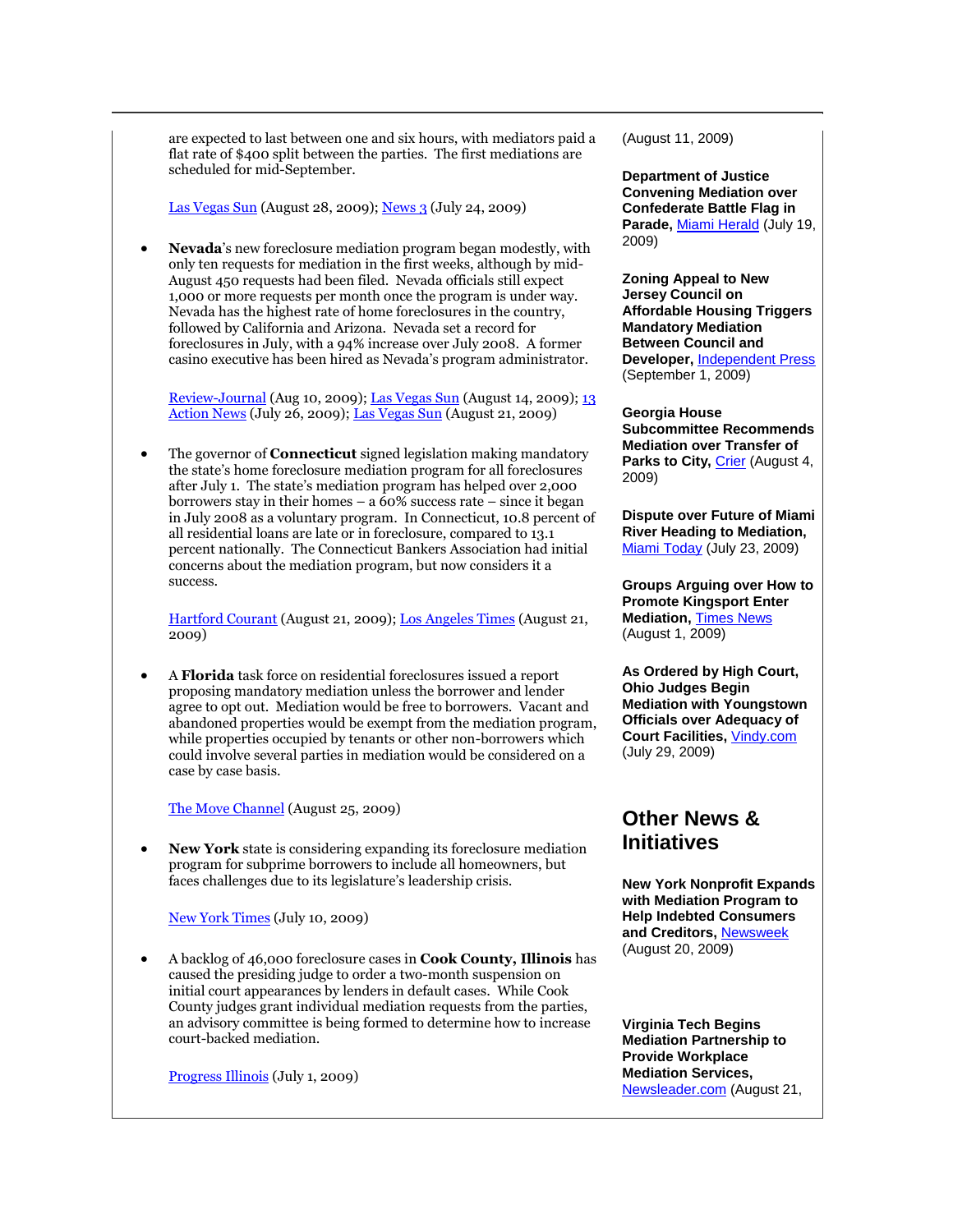On the first anniversary of **Philadelphia**'s foreclosure mediation program, court officials say that the program has helped 1,400 people keep their homes and another 700 to postpone sheriff's sales.

**Mercury** (July 1, 2009)

 The mayor of **Providence, Rhode Island** signed a city ordinance requiring lenders to mediate with borrowers prior to foreclosure.

[Boston Herald](http://tinyurl.com/nnvgux) (August 6, 2009)

#### **Rutgers Law School Adds Mediation Center**

Due to growth in the field of dispute resolution, Rutgers School of Law-Camden is adding a Mediation Center to provide classes for both the law school and Rutgers School of Business-Camden, as well as provide training to practitioners, with an emphasis on family mediation. The Center will also provide mediation services to the public and businesses.

[Rutgers](http://tinyurl.com/mcywsm) (July 13, 2009)

## **Kentucky Mediating Criminal Cases**

Mediation of criminal cases is expanding in western Kentucky, with a retired judge mediating one day a month to resolve cases in which prosecutors and defense attorneys have not been able to reach a plea bargain, such as an assault charge that resulted in a deadlocked jury at trial and then settled in mediation. The program was first begun in 2005 by a judge who prefers to include the crime victims in the mediations so they feel they are being heard, which can promote their healing. The American Bar Association is issuing grants elsewhere for new criminal mediation programs based on the Kentucky model.

[Cincinnati.com](http://news.cincinnati.com/article/20090808/NEWS0103/908090339/-1/today/Mediation+helps+move+cases) (August 8, 2009)

#### **Parliamentary Inquiry Proposes Mediation to Resolve Disputes Between Police and Protesters**

Following one death and hundreds of complaints about police conduct in controlling demonstrators at the April G20 summit in London, a parliamentary inquiry by the Joint Committee on Human Rights proposed that independent mediators be used. The Committee report blamed both police and demonstrators for failing to communicate prior to the protests, leading to excessive violence, and noted that improved communication and resolution of disputes may be achieved through mediation between the police and protestors in the future.

<mark>[Reuters](http://uk.reuters.com/article/idUKTRE56R11U20090728)</mark> (July 28, 2009); <u>Guardian</u> (July 28, 2009)

# **WIPO Opening Arbitration and Mediation**

2009)

**Workplace Mediation Program in Maui Receives Grant,** [Maui News](http://www.mauinews.com/page/content.detail/id/522533.html?nav=15) (August 19, 2009)

**Utah Mediation Program Focuses on Cultural Differences and Additional Information Needed by Refugees in Disputes,** [Salt](http://www.sltrib.com/news/ci_12763940)  [Lake Tribune](http://www.sltrib.com/news/ci_12763940) (July 7, 2009)

**Justice Court in Arizona County Establishes Volunteer Mediation Program after Mediation Coordinator Position Eliminated,** [Arizona Republic](file:///C:/Users/Keith/Documents/Mediation/1) (August 25, 2009)

**Mediation of Complaints Against Denver Police Considered Successful by Lawmakers and Others, But Criticized as Mere Show by Some,** [Denver Daily News](http://www.thedenverdailynews.com/article.php?aID=5313) (Aug 12, 2009)

**New York City Police Commissioner Urges Police to Mediate Civilian Complaints,** [Newsday](http://tinyurl.com/lemh4p) (September 3, 2009)

**Texas College Launches Mediation Training Program,**  [Woodlands Online](http://woodlandsonline.com/npps/story.cfm?nppage=32103) (August 25, 2009)

**Maryland Community Mediation Center Temporarily Closing to Reestablish Leadership and Support,** [SoMDNews.com](http://tinyurl.com/mcwhrf) (July 24, 2009)

**Community Mediation Program Gives T-shirts, Recruits for Trainings at Annual Neighborhood Party in Portland, Oregon,** [Oregon](http://tinyurl.com/lz993h)  [Live,](http://tinyurl.com/lz993h) August 5, 2009**; Maryland Community Mediation Program Uses Billboard with Free Movies**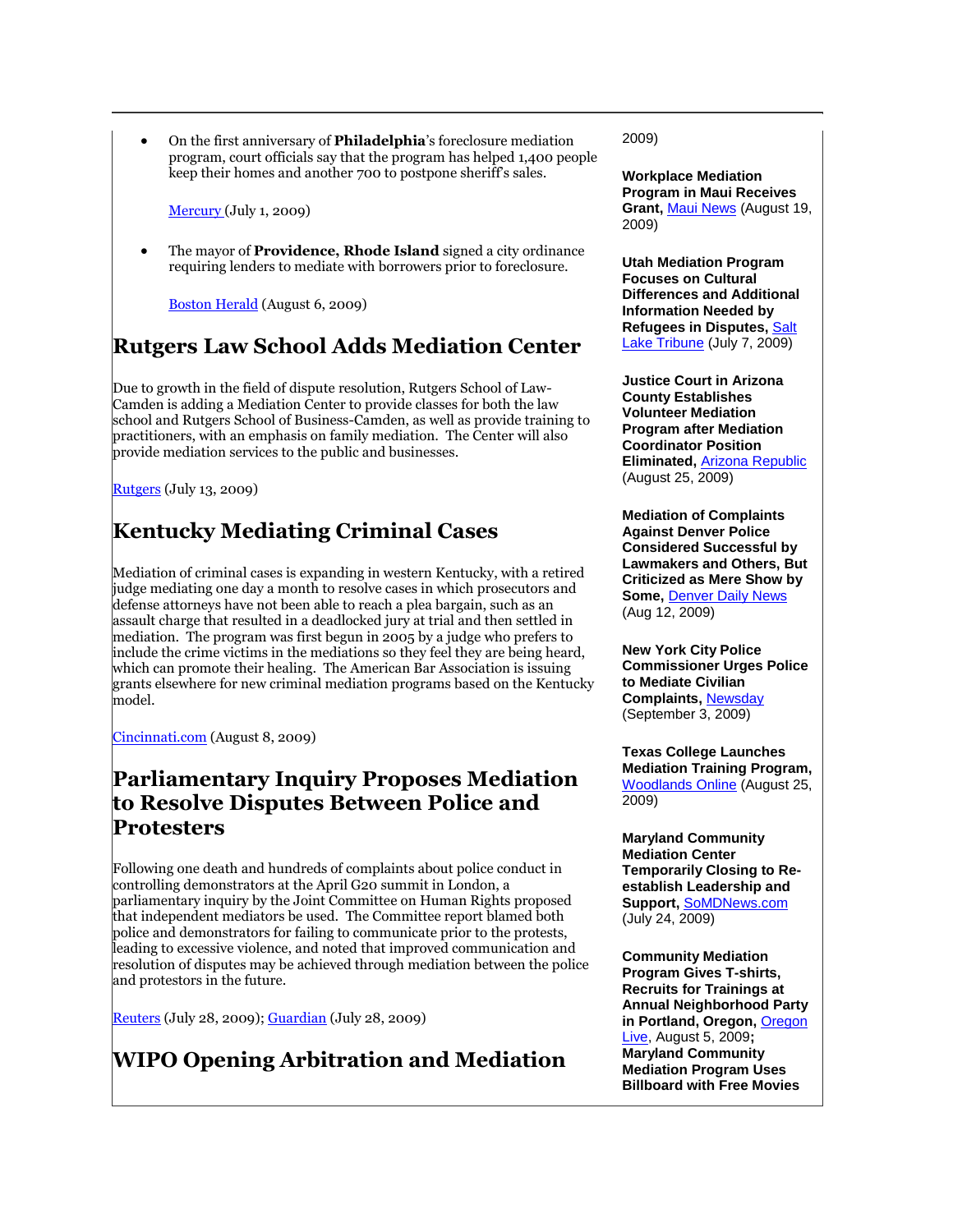# **Center in Singapore**

The World Intellectual Property Organization is opening its first arbitration and mediation center outside its Geneva headquarters, with a new Singapore office opening in January to serve the Asia-Pacific region. WIPO administers mediations relating to patent, trademark and copyright issues, as well as telecommunications, engineering and domain name disputes. The Singapore WIPO office will also collaborate with Singapore's Media Development Authority to address film related disputes, along with providing training and advice on mediation and arbitration.

[Bernama.com](http://www.bernama.com.my/bernama/v3/news_lite.php?id=428497) (July 28, 2009)

#### **New Zealand Court Mediation Turning to Private Mediators**

The High Court in Auckland, New Zealand is introducing a pilot program using private mediators for court-ordered mediations in certain civil disputes. Judges had previously conducted all mediations and settlement conferences, which were quite successful but took a great deal of judicial time. The Chief High Court Judge is creating a roster of 12 to 15 mediators, who will be paid NZ\$1,500 (US\$1,000) for half-day and NZ\$3,000 for full-day mediations. The pilot begins on November 1 and will be reviewed in June 2010.

[Law Fuel](http://www.lawfuel.co.nz/releases/release.asp?NewsID=1395) (August 10, 2009)

#### **Other International Mediation Developments**

- Mediator appointed to Parades Commission in **Northern Ireland** after upsurge in parade violence[, Ireland On-Line](http://tinyurl.com/lsdd2g) (July 23, 2009)
- **Nigeria** celebrates tenth anniversary of Citizens' Mediation Center with evaluation of past and strategic planning for future, [AllAfrica.com](http://allafrica.com/stories/200907280163.html) (July 27, 2009)
- **Mauritius** seeking to become mediation hub to serve African and Indian companies[, Le Defi Media Group](http://www.defimedia.info/articles/1927/1/Mauritius-invests-in-mediation/Page1.html) (July 16, 2009)
- Two doctors' groups in **Pakistan** have formed a committee to mediate between the government and the Provincial Doctors Association to address ongoing doctors' strike, [News](http://www.thenews.com.pk/daily_detail.asp?id=191120) (August 2, 2009)
- **Indian** Police in Dehli turn to mediation in family matters, with mediations conducted six days a week, **Express India** (August 24, 2009)
- Chief Justice of Allahabad High Court encourages judiciary in **India** to see benefits of mediation beyond reducing court dockets, [Times](http://tinyurl.com/llqywg)  [India](http://tinyurl.com/llqywg) (July 20, 2009)
- **China**'s Supreme People's Court issues regulation giving mediation settlements the weight of legal judgments; mediation encouraged to deal with 13% increase in lawsuits, *China View* (August 4, 2009)

**and Food,** [Cumberland Times](http://www.times-news.com/local/local_story_199233750.html) (July 18, 2009)

**Successful Pilot Project for Appellate Mediation of Family Law Cases in Minnesota Being Extended,**  [Minnesota Lawyer](http://www.minnlawyer.com/article.cfm/2009/09/07/Appellate-family-law-mediation-converting-the-skeptics) (September 3, 2009)

**West Virginia Juvenile Mediation Program Helps Kids Avoid Court,** [Review](http://tinyurl.com/nh8tzu) (August 1, 2009)